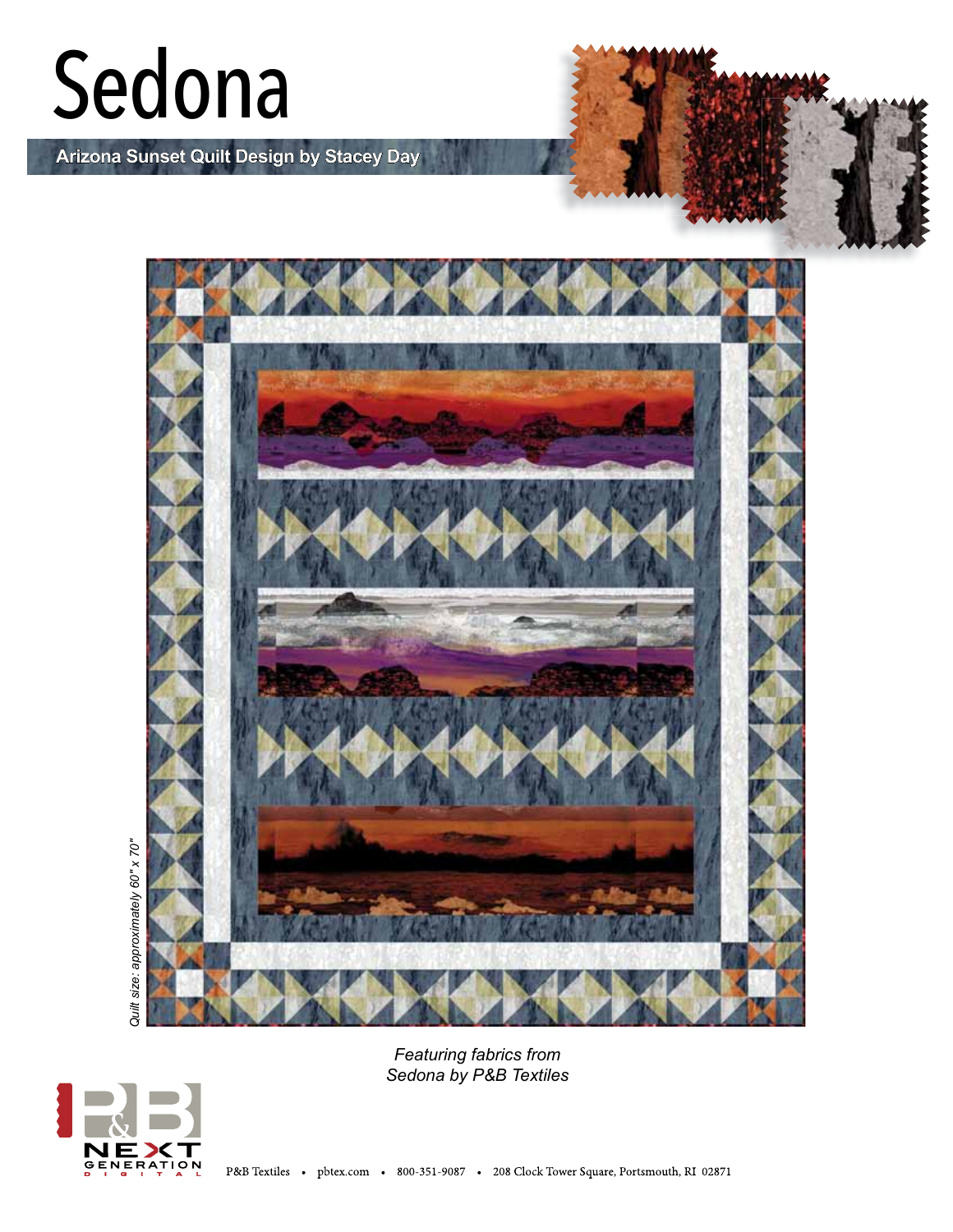

Arizona Sunset quilt designed by Stacey Day Skill level: Confident Beginner • Finished Quilt Size: approximately 60" x 70"

## *Yardages:*

| Backing: SUE5 301 SB suggested  3 7/8 yards |  |
|---------------------------------------------|--|
|                                             |  |
|                                             |  |

## *Cutting Instructions:*

*Please read all instructions carefully before beginning. Strips are cut across the width of fabric (perpendicular to selvedges) unless otherwise stated. All seams are sewn with a 1/4" seam unless otherwise stated. Label all pieces.* 

#### **From Fabric A:**

1. Cut three 10 1/2" x 40 1/2" rectangles cut from the length of fabric.

#### **From Fabric B:**

1. Cut six 3" strips; cut two 3" x 40 1/2" strips, sew remaining strips together end to end and sub cut two 3" x 50 1/2" strips, and twelve 3" squares.

#### **From Fabric C:**

1. Cut seven 2 1/4" strips for binding.

#### **From Fabric D:**

- 1. Cut six 3 3/8" strips; sub cut fifty-eight 3 3/8" squares. Cut each once on the diagonal to make one hundred sixteen triangles.
- 2. Cut one 3 3/4" strip; cut one 3 3/4" square. Cut twice on the diagonal to make four triangles.

#### **From Fabric E:**

1. Cut one 3 3/4" strip; cut eight 3 3/4" squares. Cut each twice on the diagonal to make thirty-two triangles.

#### **From Fabric F:**

- 1. Cut eleven 3 3/8" strips; cut one hundred sixteen 3 3/8" squares. Cut each once on the diagonal to make two hundred thirty-two triangles.
- 2. Cut one 3 3/4" strip; cut six 3 3/4" squares. Cut each twice on the diagonal to make twenty-four triangles.
- 3. Cut ten 3" strips; cut six 3" x 40 1/2" strips, sew remaining strips together end to end and two 3" x 50 1/2" strips, and twelve 3" squares.

#### **From Fabric G:**

- 1. Cut six 3 3/8" strips; sub cut fifty-eight 3 3/8" squares. Cut each once on the diagonal to make one hundred sixteen triangles.
- 2. Cut one 3 3/4" strip; cut one 3 3/4" square. Cut twice on the diagonal to make four triangles.

### *Piecing Instructions:*

- 1. Sew each 3 3/8" D triangle to a 3 3/8" F triangle to make one hundred sixteen half-square triangles (HST). Press the seams open and square to 3" x 3". Set twelve HST aside, and then sew the remaining HST together in pairs a shown to make fifty-two A Units.
- 2. Sew each 3 3/8" G triangle to a 3 3/8" F triangle to make one hundred sixteen HST. Press the seams open and square to 3" x 3". Set twelve HST aside, and then sew the remaining HST together in pairs a shown to make fifty-two B Units.
- 3. Sew two A and B Units together as shown to make a Border Block. Press the seams open and square to 5 1/2" x 5 1/2". Make fifty-two Border Blocks and set aside (Figure 1).



*Figure 1* **Make 52 blocks.**

- 4. Sew four 3 3/4" E triangles to four 3 3/4" D triangles as shown to make four C Units.
- 5. Sew four 3 3/4" E triangles to four 3 3/4" G triangles to make four D Units. Press seams open.
- 6. Sew the remaining 3 3/4" E triangles to the 3 3/4" F triangles to make twenty-four E Units (Figure 2).



*Figure 2* **Make 4 C, 4 D and 24 E Units**

- 7. Sew four C and E units together to make four F Units 3" x 3". Press seams open.
- 8. Sew four D and E units together to make four H Units 3" x 3". Press seams open.
- 9. Sew the remaining E units together to make eight I Units 3" x 3". Press seams open (Figure 3).



*Figure 3* **Make 4 F, 4 H and 8 I Units**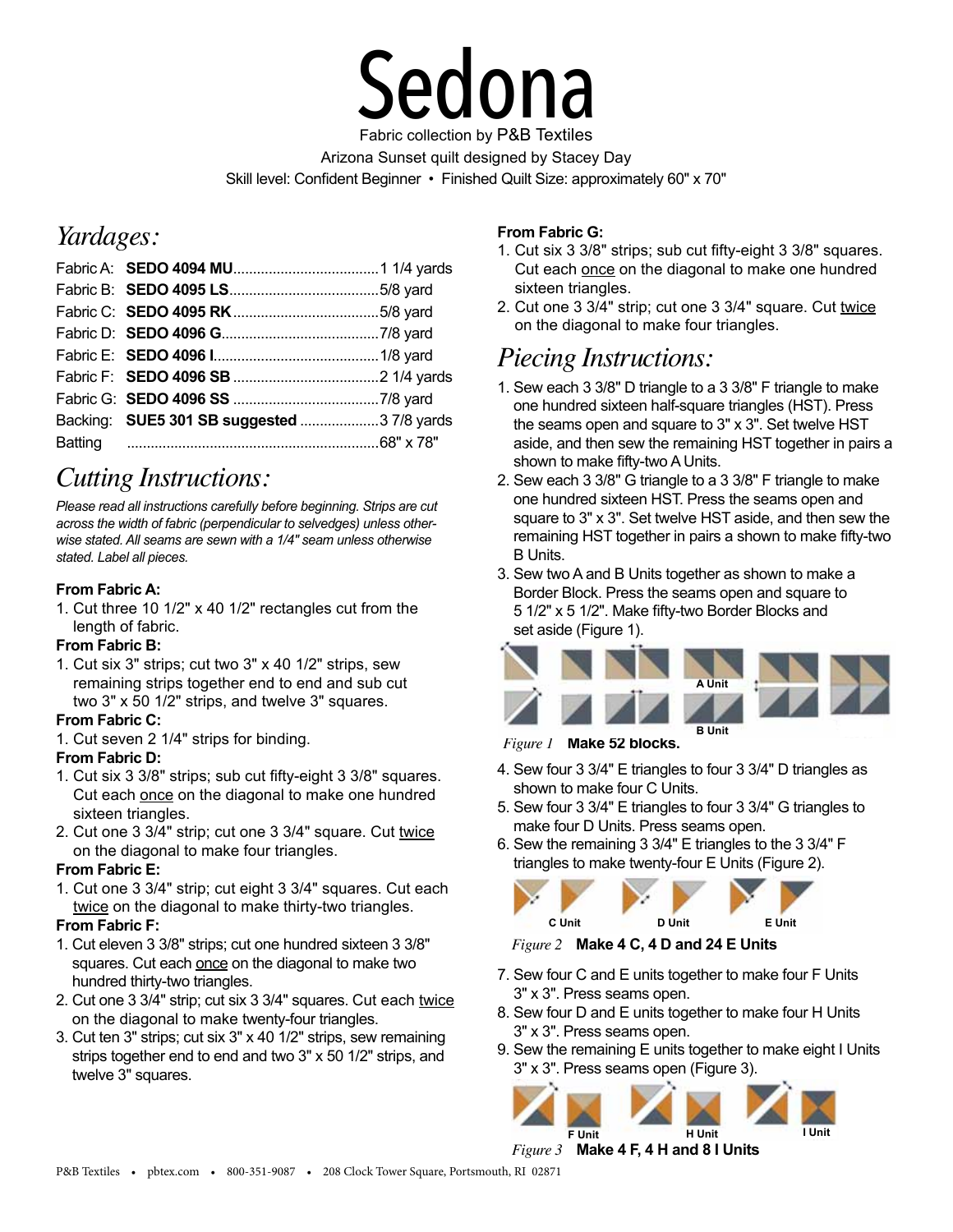10. Sew three 3" x 3" F squares, three 3" x 3" B squares, three D/F HST, three G/F HST, one F Unit, one H Unit, and two I Units together as shown to make a Corner Block. Make four Corner Blocks total. Trim and square to 10 1/2" x 10 1/2" (Figure 4).



- 11. Sew eight Border blocks together to make a Horizontal Block Border 5 1/2" x 40 1/2". Make four.
- 12. Sew ten Border Blocks together to make a Vertical Border 5 1/2" x 50 1/2". Make two.
- 13. Sew one 3" x 40 1/2" F strip to the top and bottom of two Horizontal Block Borders, to make two Inside Borders 10 1/2" x 40 1/2" (Figure 5).





*Figure 6* **Make 2 of each Strip Border.**

16. Sew all the blocks and borders together as shown to make the quilt top (Quilt Diagram).

### *Finishing:*

- 1. Prepare backing with a horizontal seam to measure 68" x 78". Press seam open.
- 2. Layer quilt top, batting, and backing. Baste layers together.
- 3. Quilt as desired.
- 4. Trim layers even with quilt top.
- 5. Join 2 1/4" C binding strips with diagonal seams. Press seams open. Attach binding to quilt using your favorite method.
- 6. Make a label and sew to the back of the quilt. *Figure 4* **Make 4 Corner Blocks**



*Quilt Diagram*